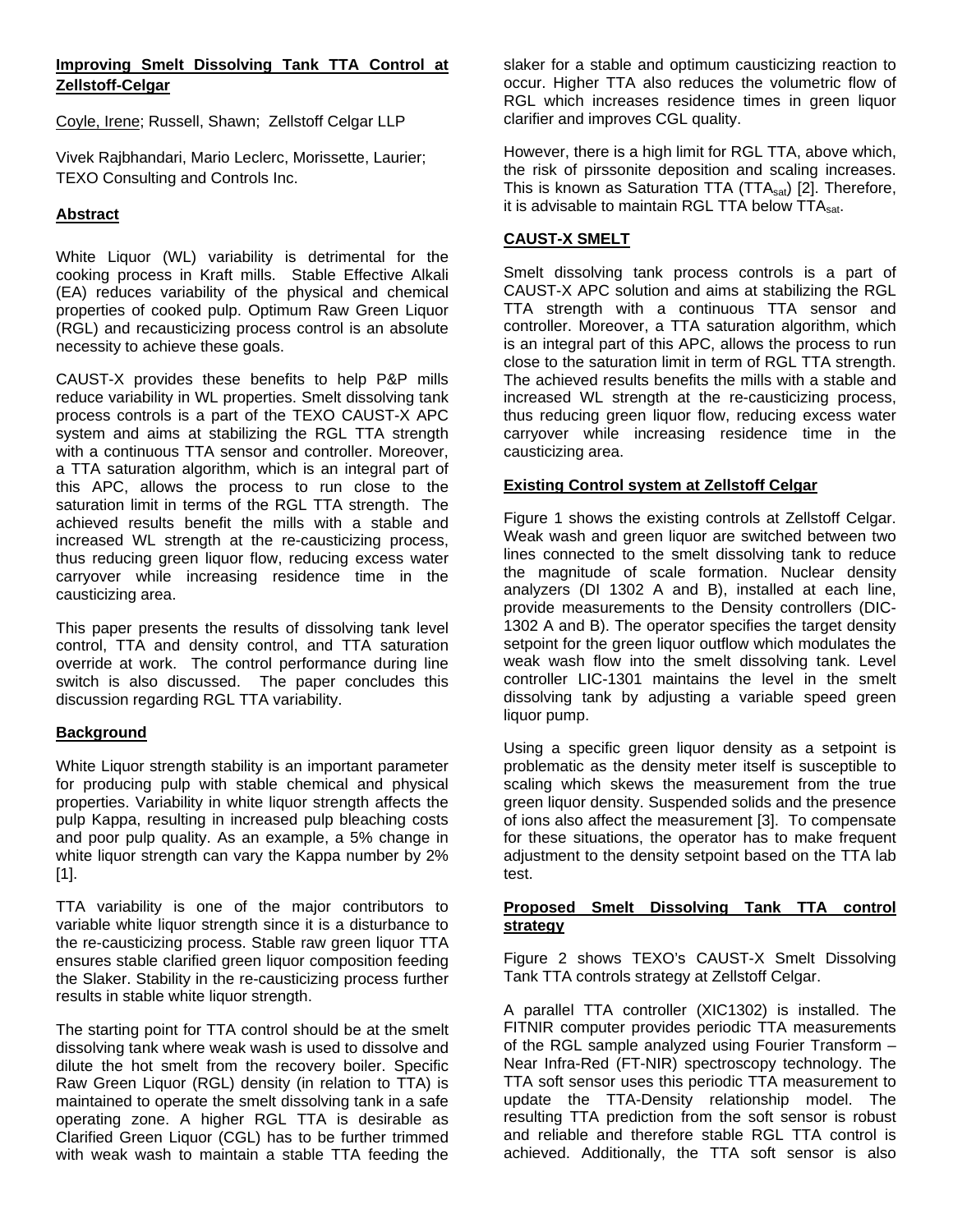adapted to work reliably with manual lab tests, in case the FITNIR computer or the RGL sample stream is out of service for maintenance reasons.

The installed logic automatically defaults to density control from TTA Control, if any fault is noticed in the FITNIR computer or the measurement that it provides. Operators have also been provided with the option to revert back to traditional density controller using a "Density or TTA Selector", if they choose to do so for any reason.

The TTAsat algorithm calculates saturation TTA for RGL using RGL composition measurements provided by the FITNIR computer and the temperature of the RGL. To reduce the risk of pirssonite deposition and scaling, the operator TTA setpoint is overridden by the  $TTA<sub>sat</sub>$ algorithm if the former breaches the limit due to change in RGL properties.

Both the TTA and Density controllers are tuned using TEXO's Tuning Software to decouple with the level controller.

## **Results**

Figure 3 shows RGL TTA soft sensor in its operation providing a continuous TTA signal and comparative graph of FTNIR TTA measured value. As seen from the graph, TTA soft sensor tracks closely with FTNIR measured value. Using signal from continuous online density analyzer, soft sensor detects TTA variation between FTNIR tests. It also makes continuous correction as it receives new FTNIR TTA measurement.

Figure 4 shows TTA control in operation. Initially, the dissolving tank is on density control. It should be noted that TTA saturation is bypassed when on density control and as a result the TTA measurement breaches the TTA saturation limit at times. With the TTA controller on after reference point 598, the TTA measurement is safely below the TTA saturation limit. Moreover, if the operator decides to increase the setpoint above the TTA saturation limit or if the TTA saturation limit drops below the operator setpoint, the TTA controller adjusts the measurement to keep it below the saturation limit. This phenomenon can be observed after reference point 1593.

Also seen in the figure 4 is the performance on control during the line switch approximately near reference point 1195. Although, there is a difference between the density measurements and their relationship to the analyzer measurement, the TTA control in not affected.

Figure 5 shows dissolving tank level controls in operation. Tuning of the level controller affects the performance of the TTA controller. Ideally, the level controller tuning should be fast enough to settle the dissolving tank level disturbance caused by the TTA

controller, as implemented in this case. Figure 5 shows that the controller tuning is fast enough to settle any disturbance caused by the TTA controller or a line switch.

Figure 6 shows comparison data between RGL TTA before and after implementation of TEXO's Smelt dissolving tank control strategy. No observable reduction in variability is observed. One of the constraints was process dynamics of the dissolving tank itself. Hydraulic retention time or time constant of the tank was exceptionally high (~90 minutes). Therefore, the fastest possible tuning was installed. Other factors like smelt runoff or fluctuations also affect the response of the TTA controller. These reasons were the limitation for meeting the expected TTA variability improvement. An average increase of approximately 2 gpl in raw green liquor TTA was observed. This was achieved by ability to run smelt dissolving process close to saturation limit for raw green liquor TTA concentration.

#### **Conclusion**

TEXO CAUST-X Smelt dissolving tank APC was installed at Zellstoff Celgar. APC was adapted and tuned for smooth operation during line switch. A parallel TTA controller was installed with operator switch to choose between TTA or Density control operation for ease and adaptability for operators. Installed TTA Soft sensor provided a continuous reliable TTA signal to TTA controller, with continuous TTA vs. Density model correction with periodic Lab or FITNIR Green Liquor analysis. This TTA signal along with protection of TTA saturation algorithm provided a robust TTA controller reducing the risk of scaling.

Results achieved show a smooth transition during line switching, irrespective of differences in density measurement between different lines. Moreover, the TTA saturation algorithm allowed operators to run the smelt dissolving process to the highest possible TTA concentration limit. Long process residence time was a major limiting factor preventing reductions to the variability in raw green liquor TTA concentration.

#### **Reference**

- 1. Truett, H. D., *Optimizing the controls of a batch digester house with an integrated distributed control system,* TAPPI Journal P 133-140 (1991)
- 2. Frederick, W. J., Ayers, R., Krishnan, R., *Pirssonite deposits in green liquor processing,* TAPPI Journal P 135-139 (1990)
- 3. Allison, B., Halvorson, B., Pawson, D., *Model Predictive Controls of Smelt Dissolving Tank using FT-NIR liquor composition analyzer,* International Chemical Recovery Conference Proceeding (2010)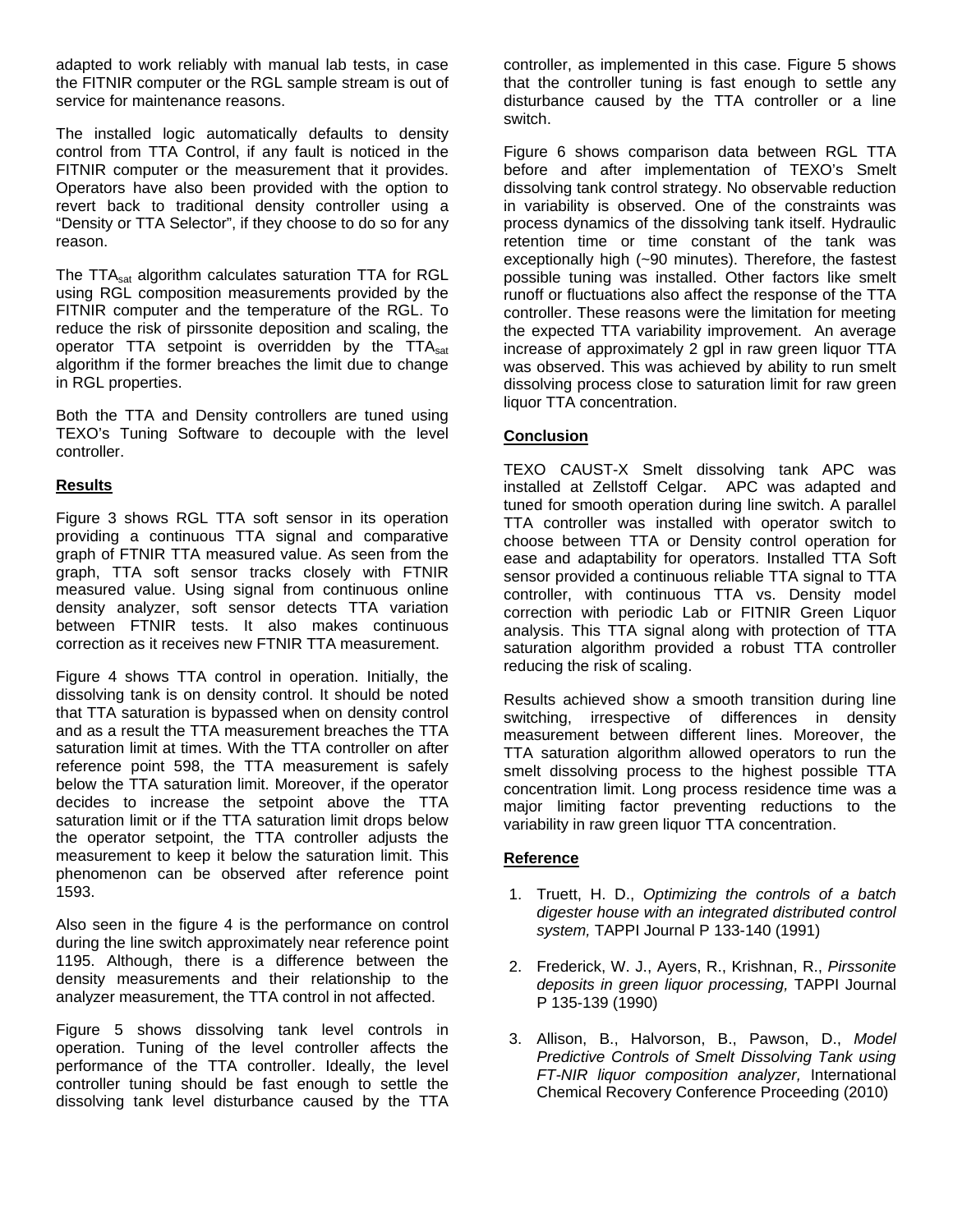

Figure 1. Existing RGL Density Controls at Zellstoff Celgar



Figure 2. Proposed RGL TTA Controls at Zellstoff Celgar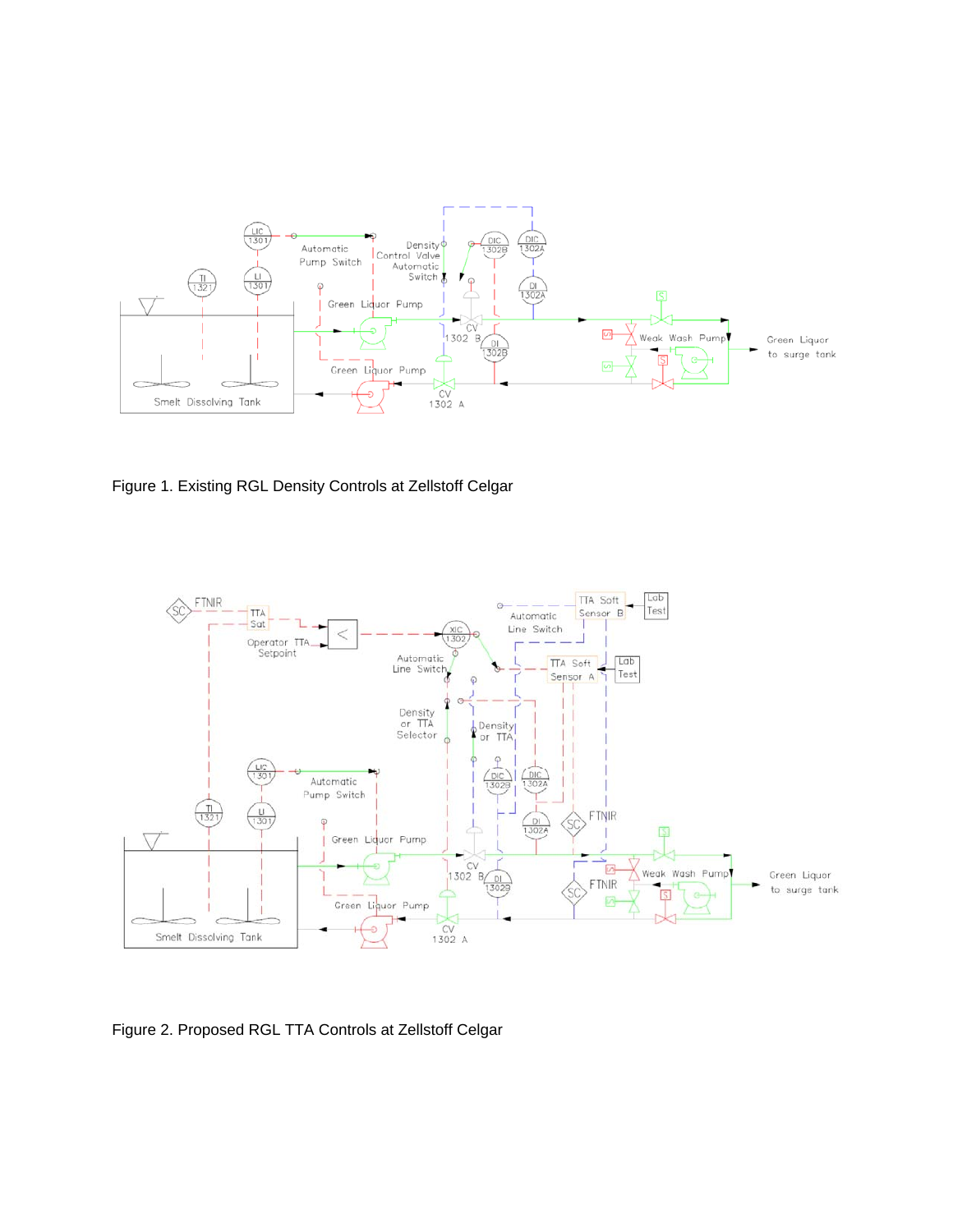

Figure 3. RGL TTA Soft Sensor comparison with FTNIR TTA measurement



Figure 4. TTA and Density Controls